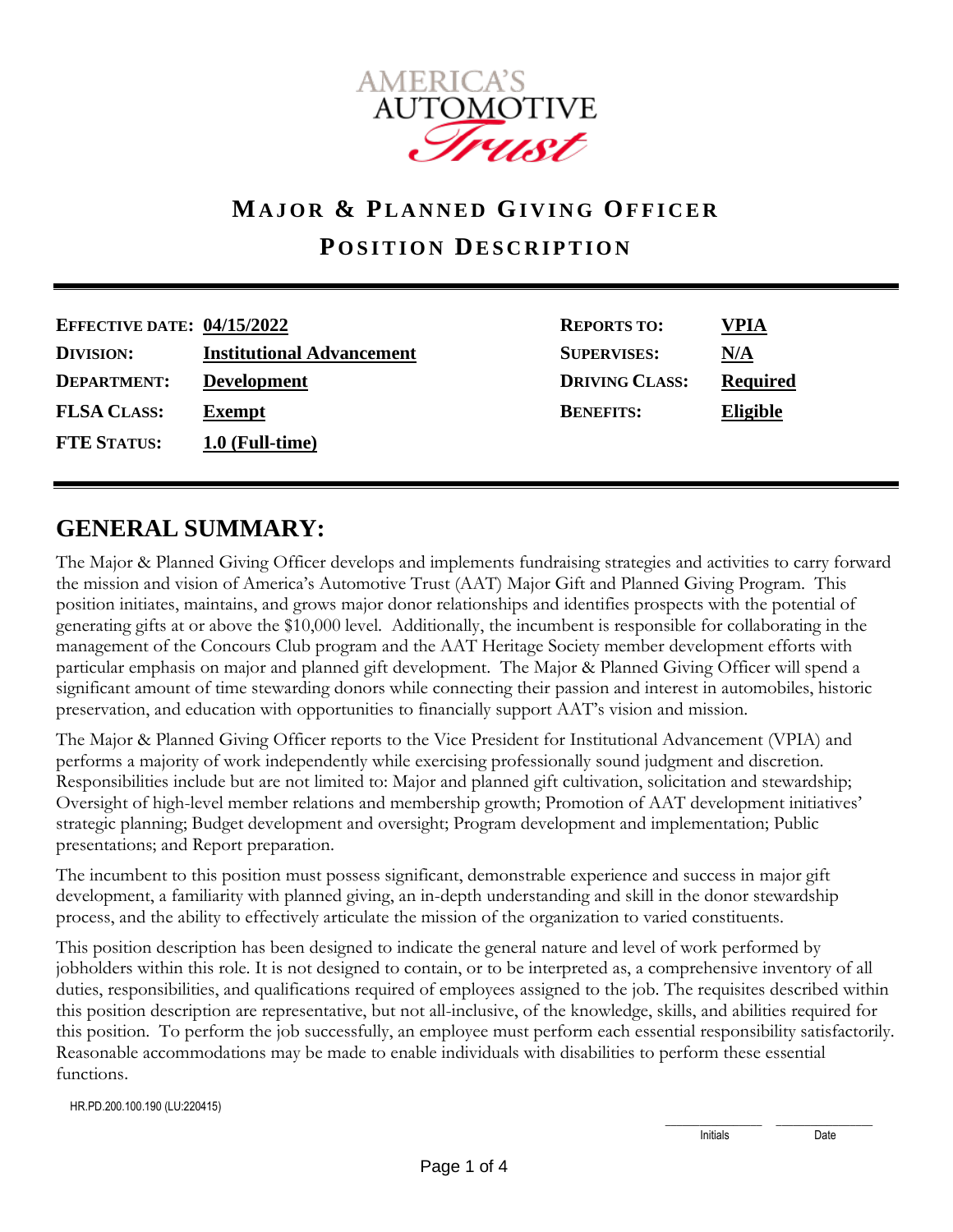## **PRIMARY OBJECTIVES:**

- 1. Build a sustainable Major Gift and Planned Giving Program generating funds to strengthen the financial resources of AAT and its affiliates;
- 2. Procure long-term, regular financial support for AAT and its member entities through cultivation, solicitation, and stewardship of major and planned giving prospects and ensuring donors and prospects remain informed about the organization's mission, needs, and giving opportunities;
- 3. Create, execute, and sustain a major and planned giving development programs that utilize best practices to meet fundraising goals and corporate objectives;
- 4. Collaborate with the Advancement and Executive Team to provide a vibrant membership program for the Museum's highest donor recognition societies—the Concours Club and AAT Heritage Society, and ensure effective identification, cultivation, and stewarding of donors at these levels.

## **MAJOR RESPONSIBILITIES:**

- 1. Oversee the Major Gift Prospect Management System ensuring a regular program exists to identify, qualify, and assign prospects through the Altru database to appropriate fundraising staff;
- 2. Develop, review, and deliver major and planned giving policies and processes to support the effective identification, cultivation, solicitation, and stewarding of gifts;
- 3. Plan, implement, and oversee an effective major and planned gift department within the Institutional Advancement Division;
- 4. Ensure that the ongoing process of major gift prospect review meetings is implemented involving the Advancement and Executive Team, as appropriate;
- 5. Collaborate with other Advancement and Executive personnel of AAT and its affiliates to provide for an effective major gift development operation;
- 6. Shepherd prospective benefactors through the major and planned gift processes, inviting the gift, closing the solicitation, thanking, recognizing, and reporting;
- 7. Establish and maintain a dynamic portfolio of no less than 150 active major and planned gift prospects in all phases of qualification, cultivation, solicitation, and stewardship;
- 8. Participates in annual Institutional Advancement Department's strategic and operational planning process to provide an effective annual plan for the Major and Planned Gift Department within the Division;
- 9. Oversee the creation, implementation, and monitoring of the major and planned giving program budget including tracking income and expenditure, authorizing disbursements, financial analyses, and preparing reports;
- 10. Promote planned giving through direct and electronic mail, museum publications, the planned giving website, seminars, and events;
- 11. Oversee the planned giving marketing program and website content in collaboration with the Marketing Department and the Web-design firm;
- 12. Collaborate with Marketing & Communications Department personnel for the promotion of major and planned giving efforts.
- 13. Maintain Institutional Advancement policies and procedures to ensure financial, legal, and income tax requirements for charitable giving are upheld;
- 14. Ensure the proper allocation and coding designation of received gifts;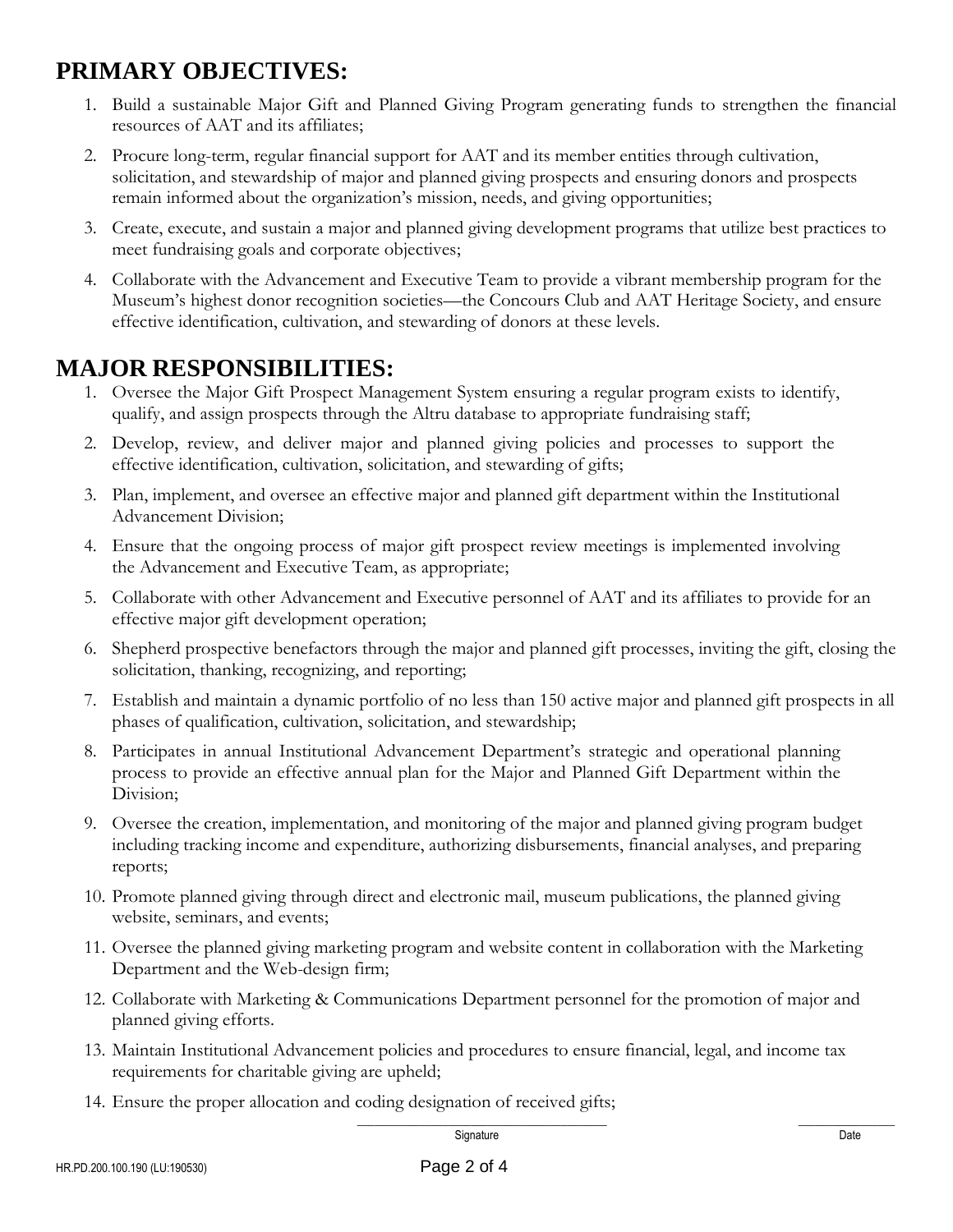- 15. Recognize planned giving donors through our Club Auto Founder, Concours Club, and AAT Heritage Society, as appropriate;
- 16. Ensure best practices in fundraising and tracking are followed;
- 17. Develop and oversees the Major Gift and Planned Giving budgets;
- 18. Ensure the operation of donor benefit and recognition efforts, including recognition events, records, plaques in the museum, etc.;
- 19. Collaborate with Finance Department to ensure the proper recording of all major and planned gifts and expectancies;
- 20. Collaborate with Finance and the VPIA to ensure periodic reports are provided to the CEO and to the Board regarding the status of major and planned gift development;
- 21. Make public and private presentations as needed or requested;
- 22. Promote AAT and its affiliates and its diverse initiatives.
- 23. Plan, implement, and oversee all high-level membership development efforts for the AAT Heritage Society and Concours Club donor societies in collaboration with the Advancement and Executive Team.

#### **OTHER:**

- 1. Maintain a flexible schedule and works weekends and late nights, as needed;
- 2. Lead, coordinate, and attend meetings, as needed or requested;
- 3. Maintain and report statistical data, as needed or requested;
- 4. Drive personal vehicle for business purposes;
- 5. Utilize MS-Word , Excel, PowerPoint, and Publisher to generate communications, presentations, and repor
- 6. Utilize MS-Outlook for email communications and scheduling;
- 7. Participate in on-call responsibilities for emergency response.

### **QUALIFICATIONS:**

The incumbent for this position must possess a Bachelor's degree (Master's degree preferred) and 5-years of significant, successful fundraising experience in the cultivation, solicitation, and stewardship of benefactors with a demonstrated record of securing gifts of \$10,000 and above. Demonstrated success in Major Gift fundraising in a large non-profit or educational institution is highly desired, as is experience in planned giving.

#### **Additionally, the incumbent must possess:**

- 1. The ability to pass an in-depth background investigation including criminal history, employment records, and personal references;
- 2. A valid driver license with the ability to drive a personal vehicle for business purposes;
- 3. Demonstrable experience and success in major gift development at the level of 100K and above;
- 4. The understanding of financial, legal, and income tax implications involved in charitable giving;
- 5. An in-depth understanding and skill in stewarding donors;
- 6. Experience in budgeting and financial management;
- 7. Effective project management skills, attention to detail, and ability to drive projects toward successful completion;